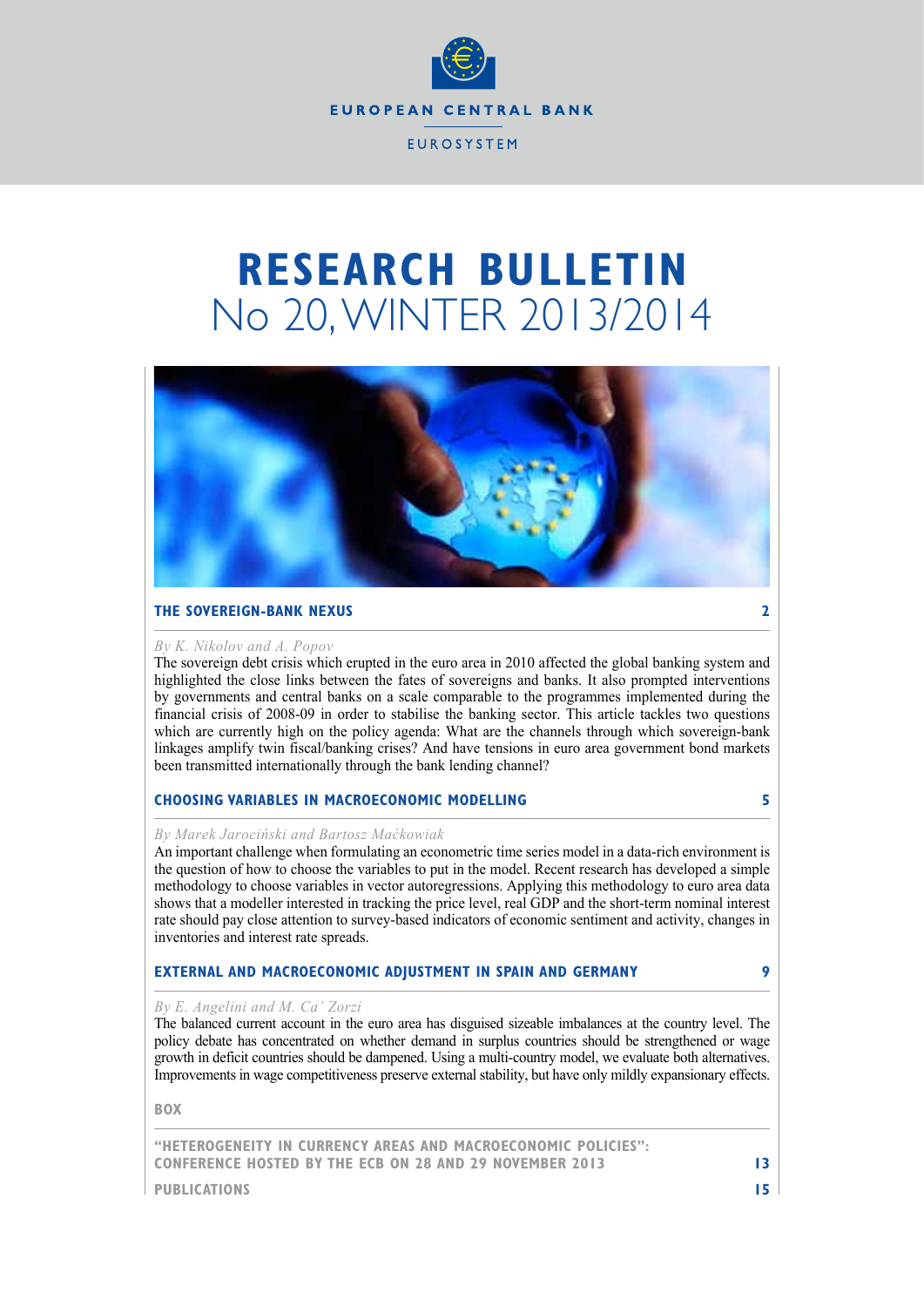**article**

# **THE SOVEREIGN-BANK NEXUS**



The sovereign debt crisis in the euro area has highlighted the close connection between the fates of sovereigns and banks. This article addresses two important questions which are currently high on the policy agenda: what are the channels through which sovereign-banking linkages amplify twin fiscalbanking crises, and whether tensions in euro area government bond markets have been transmitted globally through the bank lending channel. We first present a theoretical framework whereby a sovereign debt crisis, modelled as a self-fulfilling loss of confidence in the value of government debt, spills over onto bank solvency. Due to bail out guarantees in case of bank default and to potentially large profits if the crisis is averted, banks choose to increase their sovereign exposures rather than issue equity, amplifying the sovereign debt crisis further. Empirical evidence suggests that balance sheet exposure to sovereign debt securities issued by stressed countries has arrested the recovery in bank lending in the wake of the global financial crisis, with exposed banks engaging to a substantially lower degree in syndicated lending relative to non-exposed banks.

# **Banks, regulation and sovereign debt**

Banks around the world hold large quantities of government debt owing to its safety and liquidity. However, this makes their capital positions vulnerable to the rare possibility of government bonds losing significant amounts of value. Cooper and Nikolov (2013) look at how this spillover from fiscal problems to bank solvency amplifies sovereign debt crises, which are modelled, following the example of Calvo (1988), as a self-fulfilling loss of confidence in the value of government debt. A loss of confidence leads to higher expected default frequencies and raises interest rates to compensate investors for the increase in risk. In turn, the higher interest costs weaken government finances, thereby confirming the initial loss of confidence.

*The linkages between banks and sovereigns create a powerful amplification mechanism during fiscal crises.*

When we add in banks and sovereigns' exposure to one another, we are left with a powerful amplification mechanism which makes the fiscal crisis much more severe. When large mark-to-market losses materialise on banks' sovereign

bond holdings,<sup>1</sup> the banking system can find itself insolvent and reliant on government support. Governments then issue government debt to raise bailout funds for their banks at precisely the time when government debt is hard to sell in the market. As a result, interest rates rise even higher and the value of government bonds falls even further, deepening the banks' losses and necessitating further bailout assistance. Thus, the sovereign-bank loop acts as a vicious circle.

Cooper and Nikolov (2013) show that when banks issue equity against sovereign debt exposures, the sovereign-bank amplification loop ceases to operate because the equity absorbs losses, obviating the need for bailout assistance. However, the paper demonstrates that banks will not choose to issue equity and will instead increase their exposure to sovereigns if sovereign risks increase. The reason for this seemingly puzzling behaviour is traditional moral hazard. Banks make large profits if a fiscal crisis is averted and count on leaving losses to the state when it is not. As a result, sovereignbank linkages deepen and fiscal crises are amplified further.

# **Sovereign debt exposure and bank lending**

Sovereign debt and banking fragility reinforce each other, but what is their impact on the real economy? This is looked at by Popov and van Horen (2013), who examine the effect of sovereign debt losses on syndicated bank lending. Data availability and coverage mean that syndicated loans (i.e. loans by a group of banks to a large corporate customer) are particularly well suited to investigating the effect of the sovereign debt crisis on bank lending. Developments in syndicated







*<sup>1</sup> Sovereign bond holdings do not need to be marked to market for regulatory purposes when they are held in the banking book. However, it is reasonable to assume that private short-term creditors (especially uninsured creditors) will care about bank solvency at market prices, rather than at hold-to-maturity valuations.*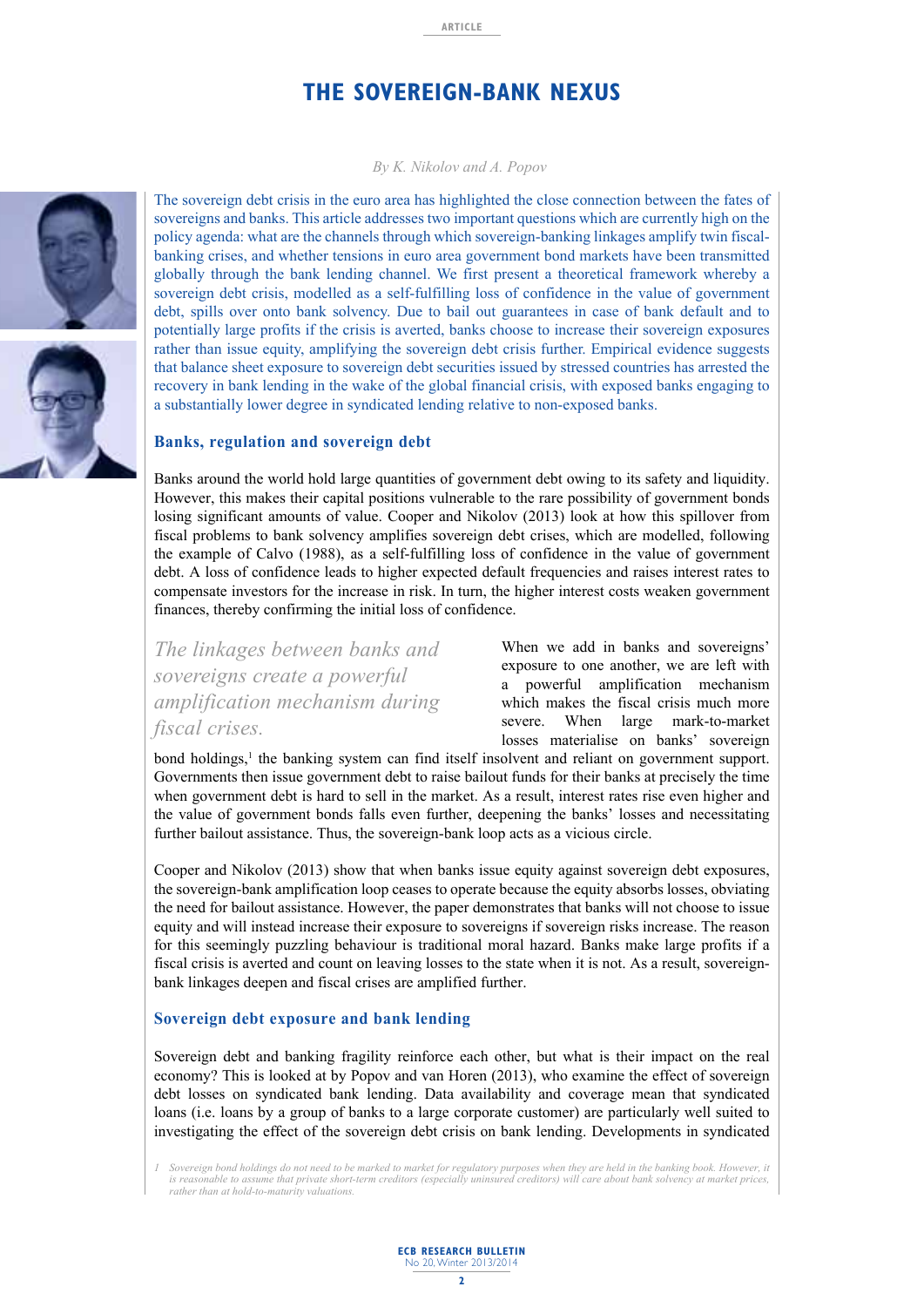

lending between 2007 and 2011 (see chart) show that in the wake of the global financial crisis of 2008-09, syndicated lending by non-EU banks returned to pre-crisis levels by the end of 2011. However, the recovery in lending by EU banks was much weaker, and lending in the fourth quarter of 2011 was still 25% lower than it had been in the second quarter of 2007.

Popov and van Horen (2013) hypothesise that direct exposure to impaired sovereign debt is the main reason for the weak recovery in syndicated lending by European banks. They isolate a sample of 34 large banks in nonstressed countries and compare lending by banks exposed to sovereign debt issued by stressed countries with lending by non-exposed banks. While the effect on lending is probably more pronounced in stressed countries (i.e. lending by Greek banks to Greek customers), a decline in lending in those countries may be due to the fact that in a recessionary environment, customers

demand less credit and/or depositors reduce their savings to make up for a decline in labour income. Conversely, the identification of the impact that exposure has on lending rests on the fact that shocks to *foreign* sovereigns' creditworthiness are not correlated with *domestic* demand conditions.

Empirical analysis confirms that there is indeed a direct link between the deteriorating creditworthiness of foreign sovereign debt and lending by banks holding this debt on their balance sheets. With the preferred econometric specifications, the data suggest that as of the third quarter of 2010, affected banks increased overall lending by 23.5% less than non-affected banks. This is consistent with the evidence in Correa et al. (2012) and Ivashina et al. (2012) on lending by US banks. The overall reduction in lending is not driven by changes in borrowers' demand and/ or quality, or by other types of shock to banks' balance sheets. Thus, the results show that having high levels of exposure to foreign sovereign debt that subsequently became impaired had important negative consequences for bank lending during the euro area sovereign debt crisis. While foreign asset holdings by banks are a natural feature of financially integrated markets, the evidence suggests that excessive pre-crisis purchases of riskier foreign sovereign bonds may have further exacerbated the crisis via reduced bank lending.

*Balance sheet exposure to impaired sovereign debt has weakened the recovery in syndicated lending by banks in non-stressed countries in the wake of the global financial crisis.*

The data also suggest that banks cut syndicated lending relatively strongly in the case of non-euro area borrowers (such as the United States and smaller foreign markets) and stressed euro area countries, but not in the case of core European markets (both domestic and foreign). This suggests that the reduction in lending was driven

largely by a "flight home" effect, as described in Giannetti and Laeven (2012), by flight away from countries with limited growth opportunities, and by the propensity of affected banks to avoid foreign currency exposures.

Finally, in the early stages of the crisis, the slowdown in lending was weaker for banks that increased their risky sovereign debt exposures during 2010, suggesting that the reduction in lending was halted by carry trade-type behaviour, whereby banks with access to short-term funding initially

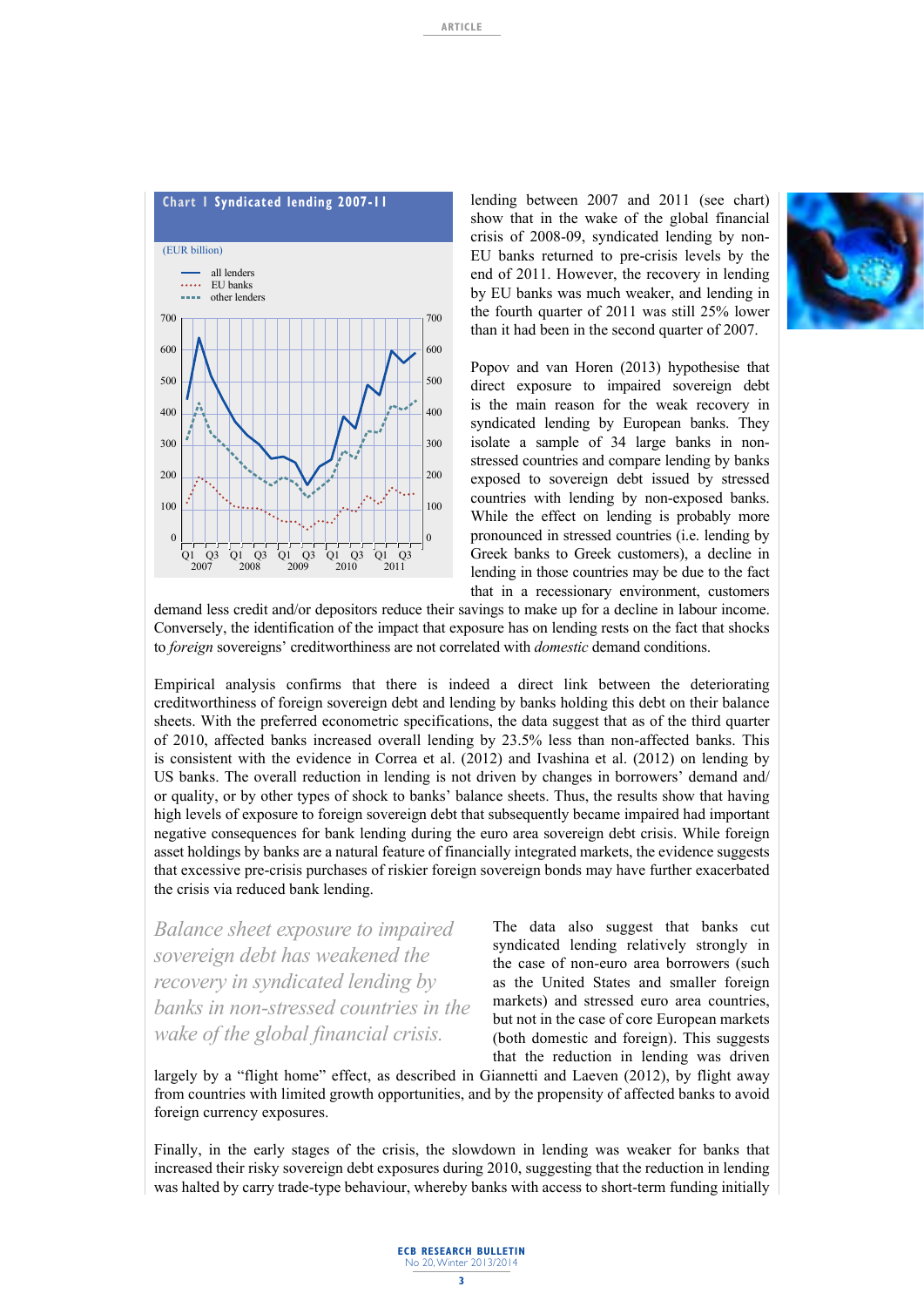

established longer-term high-yield sovereign bond positions (see Acharya and Steffen, 2012). In the later stages of the crisis, the slowdown in lending was weaker for banks that significantly reduced their debt holdings in 2011, pointing to potential positive effects of central bank asset purchase programmes, such as the ECB's Securities Markets Programme.

# **Conclusions**

The linkages between banks and sovereigns create a powerful amplification mechanism during fiscal crises. In Cooper and Nikolov (2013), banks are exposed to their sovereigns via their large government bond holdings and the sovereign is exposed to its banks through the need to provide bailout assistance during banking crises. As a result, sovereigns' troubles can infect the banking system, amplifying the fragility of both banks and sovereigns. Popov and van Horen (2013) show that banks that are hit by sovereign debt write-downs significantly reduce lending, with potentially large negative implications for the real economy.

## **References**

**Acharya, V. and Steffen, S. (2012),** "The greatest carry trade ever? Understanding eurozone bank risks", NBER Working Paper No 19039.

**Bank for International Settlements (2011),** "The impact of sovereign credit risk on bank funding conditions", CGFS Paper No 43.

**Calvo, G. (1988),** "Servicing the public debt: The role of expectations", *American Economic Review,* 78, pp. 647-661.

**Cooper, R. and Nikolov, K. (2013),** "Sovereign debt and banking fragility: The spreading of strategic uncertainty", NBER Working Paper No 19278.

**Correa, R., Sapriza, H. and Zlate, A. (2012),** "Liquidity shocks, dollar funding costs, and the bank lending channel during the European sovereign crisis", Board of Governors of the Federal Reserve System International Finance Discussion Paper No 1059.

**Gertler, M. and Kiyotaki, N. (2010),** "Financial intermediation and credit policy in business cycle analysis", in Friedman, B. and Woodford, M. (eds.), *Handbook of Monetary Economics*, Elsevier, Amsterdam.

**Giannetti, M. and Laeven, L. (2012),** "The flight home effect: Evidence from the syndicated loan market during financial crises", *Journal of Financial Economics*, 104, 23–43.

**Ivashina, V., Scharfstein, D. and Stein, J. (2012),** "Dollar funding and the lending behavior of global banks", Harvard Business School Working Paper No 13-059.

**Popov, A. and van Horen, N. (2013),** "Exporting sovereign stress: Evidence from syndicated bank lending during the euro area sovereign debt crisis", *Working Paper Series*, ECB, forthcoming.

**Uhlig, H. (2013),** "Sovereign default risk and banks in a monetary union", NBER Working Paper No 19343.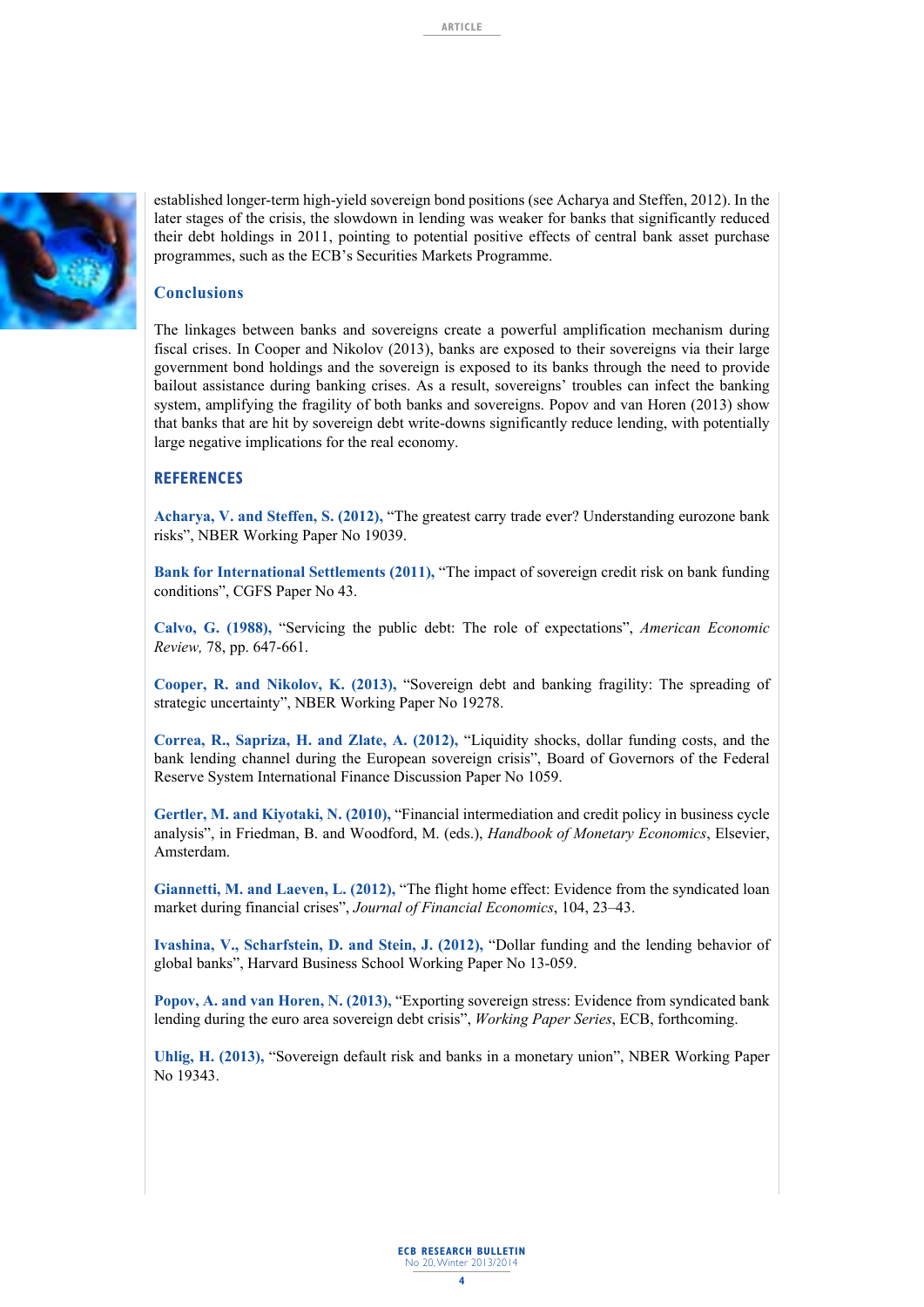# **ChoOSING variables in macroeconomic Modelling**

# *By Marek Jarociński and Bartosz Maćkowiak*

Every modeller building an econometric time series model  $-$  e.g. for the purposes of policy projections – must choose the variables that will go in the model. Recent research has developed a methodology to choose variables in vector autoregressions. The methodology is both statistically formal and simple to use. Applying the methodology to euro area data shows that the following variables matter most to a modeller interested in tracking the price level, real GDP and the shortterm nominal interest rate: survey-based indicators of economic sentiment and activity, changes in inventories and interest rate spreads. This conclusion holds both in the period before the financial crisis of 2008 and in the period after the crisis.

An important element of the practice of econometrics is model specification. Since Sims (1980), the dominant model in econometrics applied to macroeconomic data has been the vector autoregressive (VAR) model. VARs have been used widely, including at central banks and other policy institutions,

*Choosing variables in macroeconomic modelling can be both formal and simple.*

for forecasting and studying the macroeconomic effects of policy. The key to model specification in the context of VARs is the choice of variables. If a modeller wants to forecast variable *x* or calculate the impulse response of *x* to a monetary policy intervention using a VAR, which variables should the modeller include in the VAR? For example, if variable *x* is the price level, think about the large number of variables that could be of relevance when forecasting and calculating the impulse responses of *x*, and then imagine checking all the

possible combinations of this large number of variables. Although assessing the importance of a given variable, taking into account all possible combinations of variables, seems a gargantuan task, recent research conducted at the ECB (Jarociński and Maćkowiak, 2013) has developed a methodology for doing precisely that. The methodology is both formal – as explained below – and very simple. This is because the output of the methodology for any variable in the modeller's dataset is a single number between zero and one – think of this number as a probability – that summarises the importance of this particular variable when modelling the variable of interest.

This article begins by describing how the methodology works. Then, the findings from applying the methodology to euro area data are presented.

# **How to choose variables in VARs**

The methodology developed in Jarociński and Maćkowiak (2013) is formal in the sense that it adheres to the following principle of Bayesian statistics: to compare or evaluate models, one needs to examine the out-of-sample predictive performance of the models (i.e. model A is better than

*A single number between zero and one summarises the importance of a particular variable when modelling the variable of interest.*

model B if – and only if – model A forecasts data better out-of-sample than model B). The problem is that it is often time-consuming to evaluate the out-ofsample predictive performance of models. Typically, you have to repeatedly re-estimate models and produce forecasts using an ever-growing data sample. The key contribution by Jarociński and Maćkowiak (2013) is the derivation of an analytical expression for an object called a "Bayes factor", which lets you evaluate the out-of-sample predictive performance of

VARs. Since this expression is analytical, you can quickly compare alternative variables, allowing you to compare literally millions of different combinations of variables.



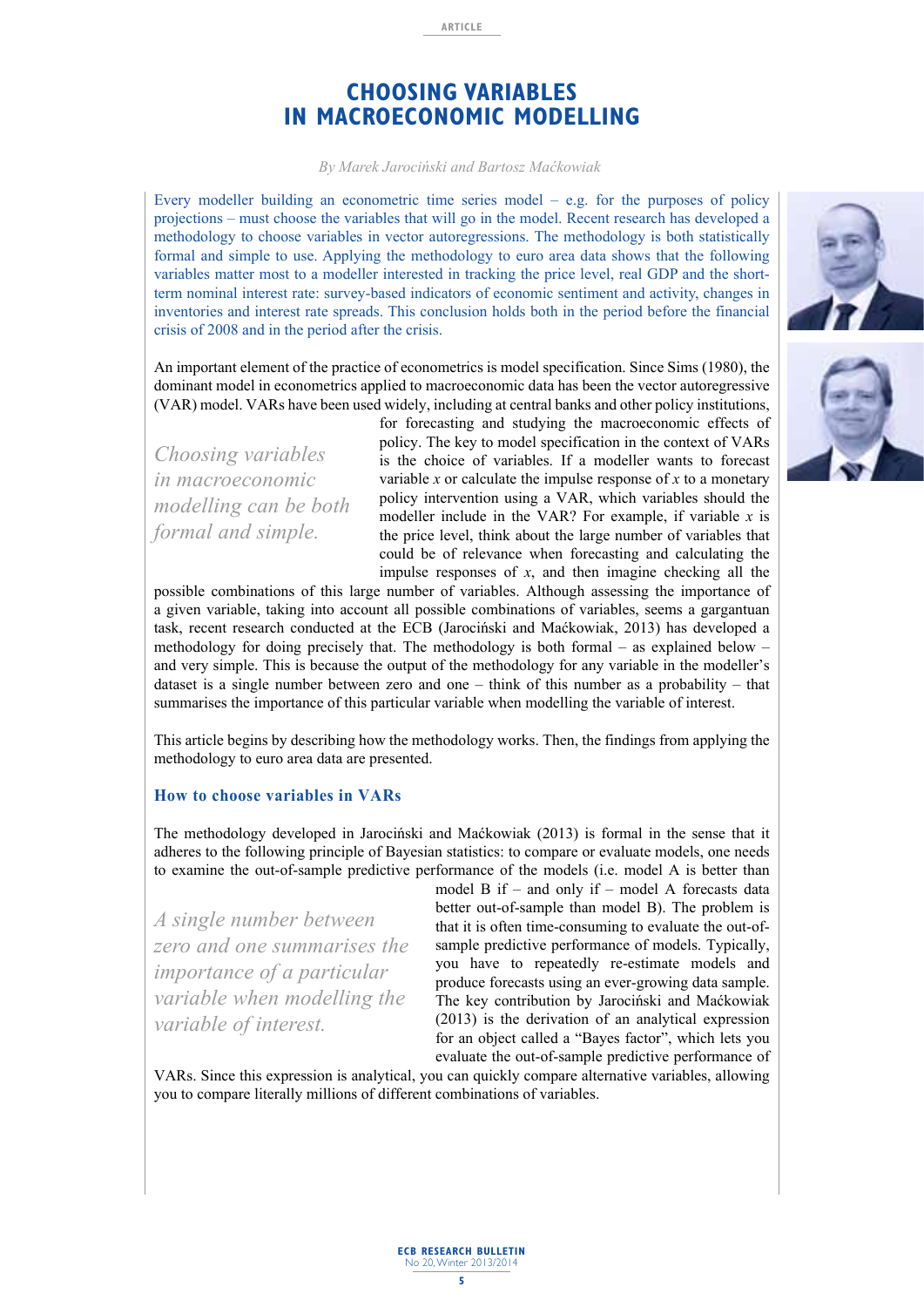

# **Which variables matter when modelling the price level, real GDP and the shortterm nominal interest rate?**

In Jarociński and Maćkowiak (2013), we apply the methodology to quarterly euro area data from the first quarter of 1999 to the fourth quarter of 2012. We choose the following variables of interest: the

*Survey-based indicators of economic sentiment and activity, changes in inventories and interest rate spreads are key for modelling the HICP, real GDP and the EONIA.*

HICP, real GDP and the overnight money market rate EONIA. In other words, in our application, *x* consists of three variables: a standard measure of the price level, a standard measure of real economic activity and a standard measure of the short-term nominal interest rate in the euro area. In addition to these three variables, our dataset includes 38 macroeconomic and financial variables. For each of these 38 variables, we calculate the output of the methodology: a single number between zero and one that summarises –

based on out-of-sample predictive performance – how much that particular variable matters when modelling the HICP, real GDP and the EONIA. "1" means that the variable is extremely important, and "0" means that the variable is completely unimportant.<sup>1</sup>

The left-hand side of Table 1 shows the ten variables that are the most important for modelling the HICP, real GDP and the EONIA, according to the methodology. The most important variables can be grouped together as follows: (i) survey-based indicators of economic sentiment and activity (industrial confidence, the purchasing managers' index, and consumer confidence); (ii) various components of real GDP (notably, changes in inventories);<sup>2</sup> and (iii) interest rates on public and private debt (the yield on two-year government bonds and the lending rate to non-financial corporations).3 Based on this finding, we conclude that a modeller who is interested in tracking the HICP, real GDP and the short-term nominal interest rate should pay close attention to these variables.

The right-hand column in Table 1 shows the ten variables that we find to be associated with the lowest numbers. The least important variables are, for example, exchange rates, house prices,

| Table I Most important and least important variables |                                |                                       |                                |  |  |  |  |  |
|------------------------------------------------------|--------------------------------|---------------------------------------|--------------------------------|--|--|--|--|--|
| <b>Most important variables</b>                      |                                | <b>Least important variables</b>      |                                |  |  |  |  |  |
| <b>Variable</b>                                      | <b>Importance</b><br>indicator | <b>Variable</b>                       | <b>Importance</b><br>indicator |  |  |  |  |  |
| Changes in inventories                               | 1.00                           | M <sub>3</sub>                        | 0.14                           |  |  |  |  |  |
| Industrial confidence                                | 1.00                           | Index of stock market volatility      | 0.13                           |  |  |  |  |  |
| Purchasing managers' index                           | 1.00                           | Commodity prices                      | 0.12                           |  |  |  |  |  |
| Two-year government bond yield                       | 0.98                           | Stock index                           | 0.06                           |  |  |  |  |  |
| Oil price                                            | 0.98                           | Consumer prices excl. energy and food | 0.04                           |  |  |  |  |  |
| Lending rate to non-financial corporations           | 0.96                           | Nominal effective exchange rate       | 0.04                           |  |  |  |  |  |
| Investment                                           | 0.94                           | Government debt                       | 0.01                           |  |  |  |  |  |
| Exports                                              | 0.94                           | Loans for house purchases             | 0.01                           |  |  |  |  |  |
| Imports                                              | 0.91                           | House prices                          | 0.00                           |  |  |  |  |  |
| Consumer confidence                                  | 0.90                           | US dollar/euro exchange rate          | 0.00                           |  |  |  |  |  |

*1 Formally, the number that we report for a given variable y is equal to one minus the probability that the variables of interest x are "Granger-causally-prior" to the variable y. "Granger-causal-priority" is a sufficient condition for y not to matter when modelling x. See Jarociński and Maćkowiak (2013) for details. Granger-causal-priority is defined in Sims (2010), an unpublished work. Granger-causal-*

*priority is a generalisation of the well-known concept of Granger-causality. 2 Remember that in introductory macroeconomics, inventories are singled out as the variable that adjusts when "aggregate supply" does not equal "aggregate demand" in the short run.*

3 We refer to these interest rates as "interest rate spreads", because with a simple adjustment one can express each of these interest rates as<br>a spread relative to the EONIA, which is one of the variables of interest.

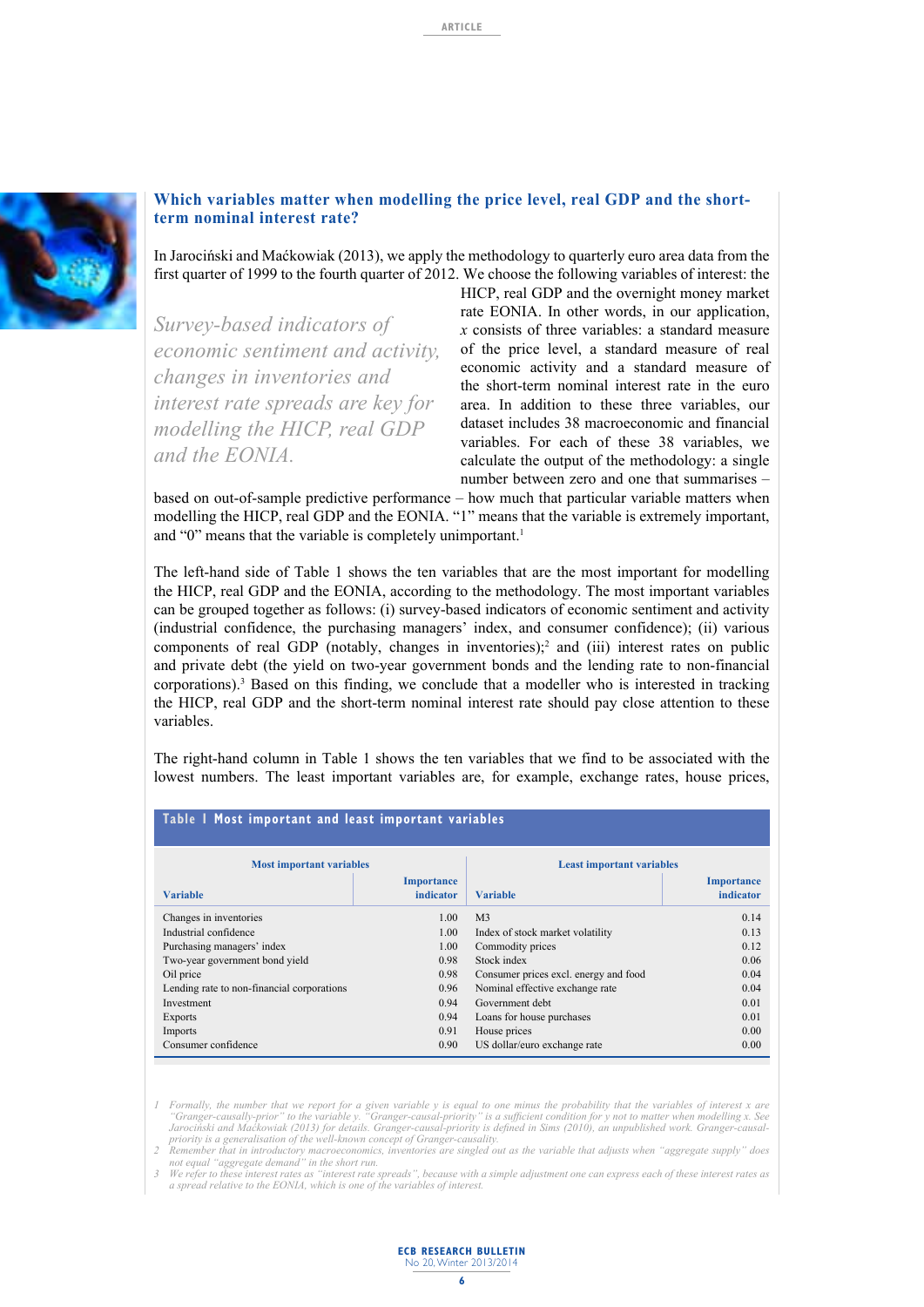| Table 2 Most important variables pre- and post-crisis |                                |                                            |                                |  |
|-------------------------------------------------------|--------------------------------|--------------------------------------------|--------------------------------|--|
| <b>Pre-crisis</b>                                     |                                | <b>Post-crisis</b>                         |                                |  |
| <b>Variable</b>                                       | <b>Importance</b><br>indicator | <b>Variable</b>                            | <b>Importance</b><br>indicator |  |
| Industrial confidence                                 | 1.00                           | Consumer confidence                        | 0.99                           |  |
| Changes in inventories                                | 1.00                           | Industrial confidence                      | 0.99                           |  |
| Two-year government bond yield                        | 0.99                           | Corporate bond spread                      | 0.99                           |  |
| Lending rate to non-financial corporations            | 0.99                           | Changes in inventories                     | 0.99                           |  |
| Purchasing managers' index                            | 0.96                           | Oil price                                  | 0.94                           |  |
| Housing investment                                    | 0.96                           | Purchasing managers' index                 | 0.93                           |  |
| Consumption                                           | 0.95                           | Lending rate to non-financial corporations | 0.82                           |  |
| Imports                                               | 0.94                           | Exports                                    | 0.82                           |  |
| Exports                                               | 0.93                           | Imports                                    | 0.80                           |  |

loans for house purchases, government debt, stock market-related variables and the broad monetary aggregate M3.

Mortgage interest rate 0.92 Two-year government bond yield 0.76

The left-hand side of Table 2 shows the ten most important variables in the pre-crisis sample (i.e. the period from the first quarter of 1999 to the fourth quarter of 2007), while the right-hand side shows the ten most important variables in the post-crisis sample (i.e. the period from the first quarter of 2008 to the fourth quarter of 2012). The findings for the two samples are fairly similar. One notable difference is that the corporate bond spread (i.e. the difference between the interest rate on corporate bonds and the interest rate on government bonds of the same maturity) has been very important since the crisis, but was unimportant before the crisis. Another result worth pointing out is that the price of oil has been particularly important since the crisis.

We also applied this methodology to quarterly US data for the period from the first quarter of 1999 to the fourth quarter of 2012. The results were remarkably similar to our findings for the euro area.

In conclusion, we note that the methodology introduced here can guide the development of dynamic stochastic general equilibrium (DSGE) models.<sup>4</sup> For example, a large literature extends the simple New Keynesian model by adding one or more variables. By "the simple New Keynesian model", we mean the well-known three-equation DSGE model that makes predictions about the price level (or inflation), output and the short-term nominal interest rate. The findings discussed here suggest that if a researcher is interested in explaining the dynamics of the price level, output and the shortterm nominal interest rate, supplementing the simple New Keynesian model with survey data on economic sentiment and activity, data on inventories, and interest rates on government debt and private debt is the most effective way to improve that model.

# **REFERENCES**

**Altig, D., Christiano, L.J., Eichenbaum, M. and Evans, C.L. (2011),**"Firm-specific capital, nominal rigidities and the business cycle", *Review of Economic Dynamics*, Vol. 14, Issue 2, pp. 225-247.

**Christiano, L.J., Eichenbaum, M. and Evans, C.L. (2005),**"Nominal rigidities and the dynamic effects of a shock to monetary policy", *Journal of Political Economy*, Vol. 113, Issue 1, pp. 1-45.

**Jarociński, M. and Maćkowiak, B. (2013),** "Granger-causal priority and choice of variables in vector autoregressions", *Working Paper Series*, No 1600, ECB, October.

*4 An important application of VARs in macroeconomics has been their use guiding the development of DSGE models. See, for example, Christiano et al. (2005) and Altig et al. (2011).*

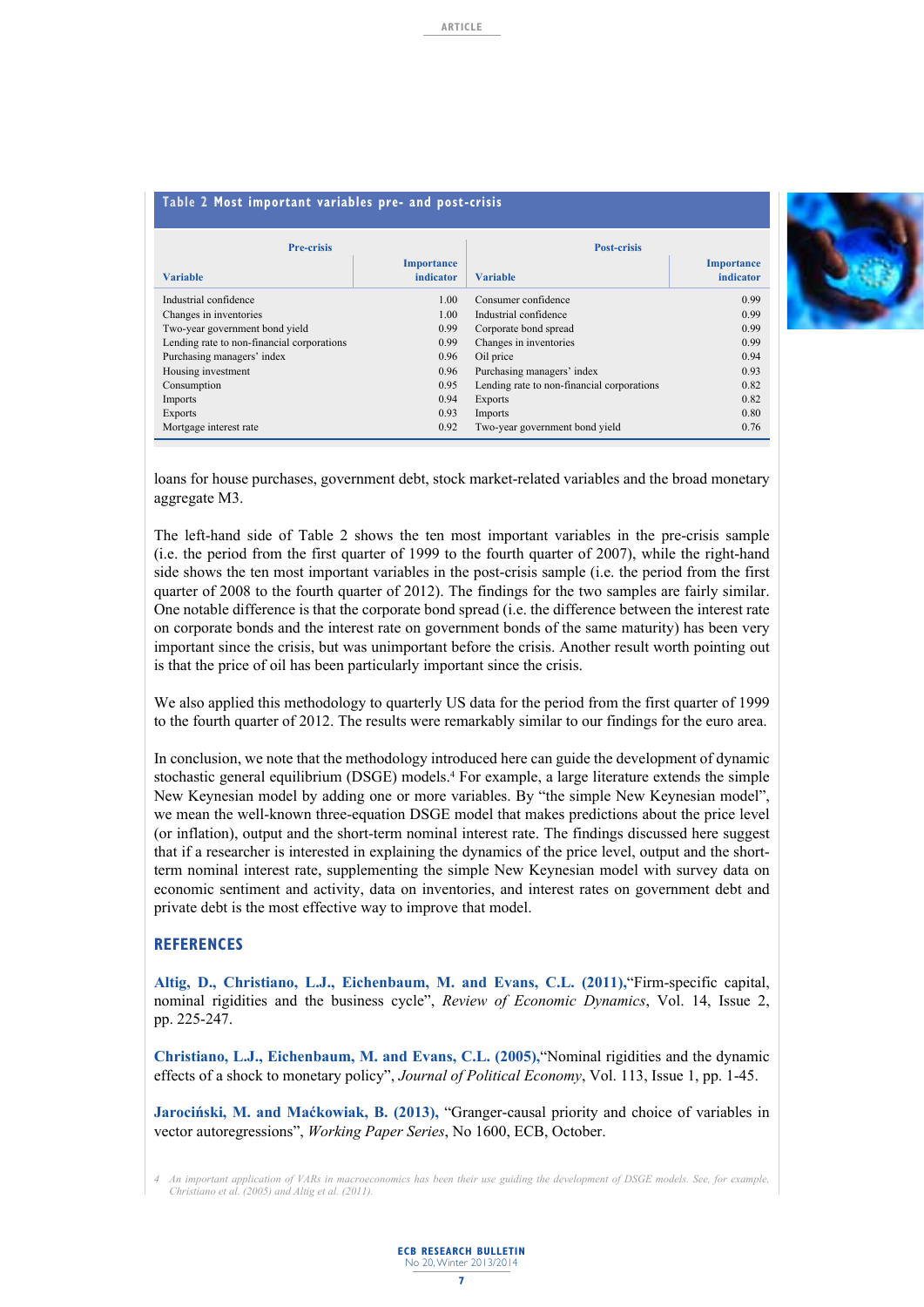

**Sims, C.A. (1980),** "Macroeconomics and reality", *Econometrica*, Vol. 48, Issue 1, pp. 1-48.

**Sims, C.A. (2010),** "Lecture notes: Causal orderings and exogeneity", Princeton University, available at http://sims.princeton.ftp.edu/yftp/times09/addednotes/gcp09.pdf.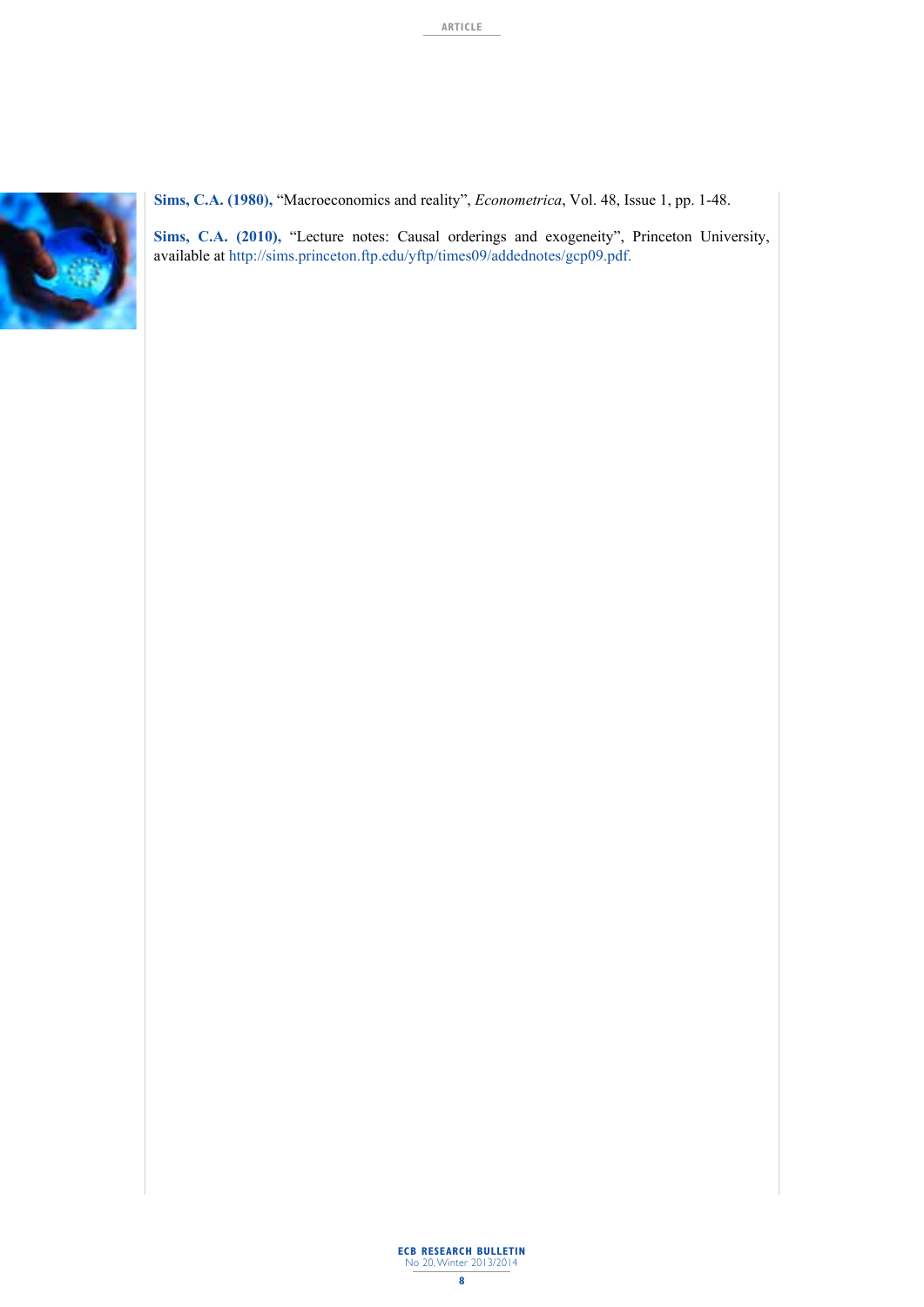# **External and MAcroeconomic Adjustment in SpaIn and GErmany**

*By E. Angelini and M. Ca' Zorzi* 

In many euro area countries, external deficits have improved amid the crisis. Nevertheless, it may be too early to conclude that the adjustment process is over, given the high levels of unemployment. This article analyses the adjustment process using the New Multi-Country Model (NMCM), one of the main structural models used at the ECB for projections and policy analysis.

For many years, the balanced current account in the euro area has disguised sizeable imbalances at the country and sectoral levels (see Chart 1, left-hand side). A large percentage of the academic

*The reallocation of capital within the euro area used to be viewed as benign.* 

literature used to agree that in a monetary union, policymakers should not be concerned about heterogeneous current account positions. It was argued that the large current account deficit in Spain in 2007 was offset by the current account surplus in Germany (Williamson, 2007; and Blanchard and Giavazzi, 2002). The reallocation of



capital within the euro area was mostly viewed as a benign consequence of the European integration process.

A sectoral decomposition of the current account for the euro area reveals that until 2007, in net terms, the public sector was borrowing, the corporate sector was close to balance and the household sector was lending. However, there was considerable heterogeneity at country level. In the case of Spain, the corporate sector's net borrowing was almost 9% of Spanish GDP in 2007, while the public sector's net lending totalled 2% of GDP (see Chart 1, right-hand side). As the current account rapidly improved, the Spanish private sector – both households and corporations – was forced to adjust significantly.

*Understanding the country dimension of the euro area is critical.*

Following the crisis, the consensus has shifted radically. Understanding the country dimension is now viewed as key, given the limited role, until now, for a common European fiscal and regulatory framework to oversee a strongly integrated bond market (Obstfeld, 2012). The private capital

flows from the stressed euro area countries to the core of the euro area may help to explain the strong recessionary forces experienced in those stressed countries. The Spanish unemployment rate has risen to unprecedented levels, prompting the question of whether external rebalancing has





### **ECB RESEARCH BULLETIN** lo 20, Winter 2013/20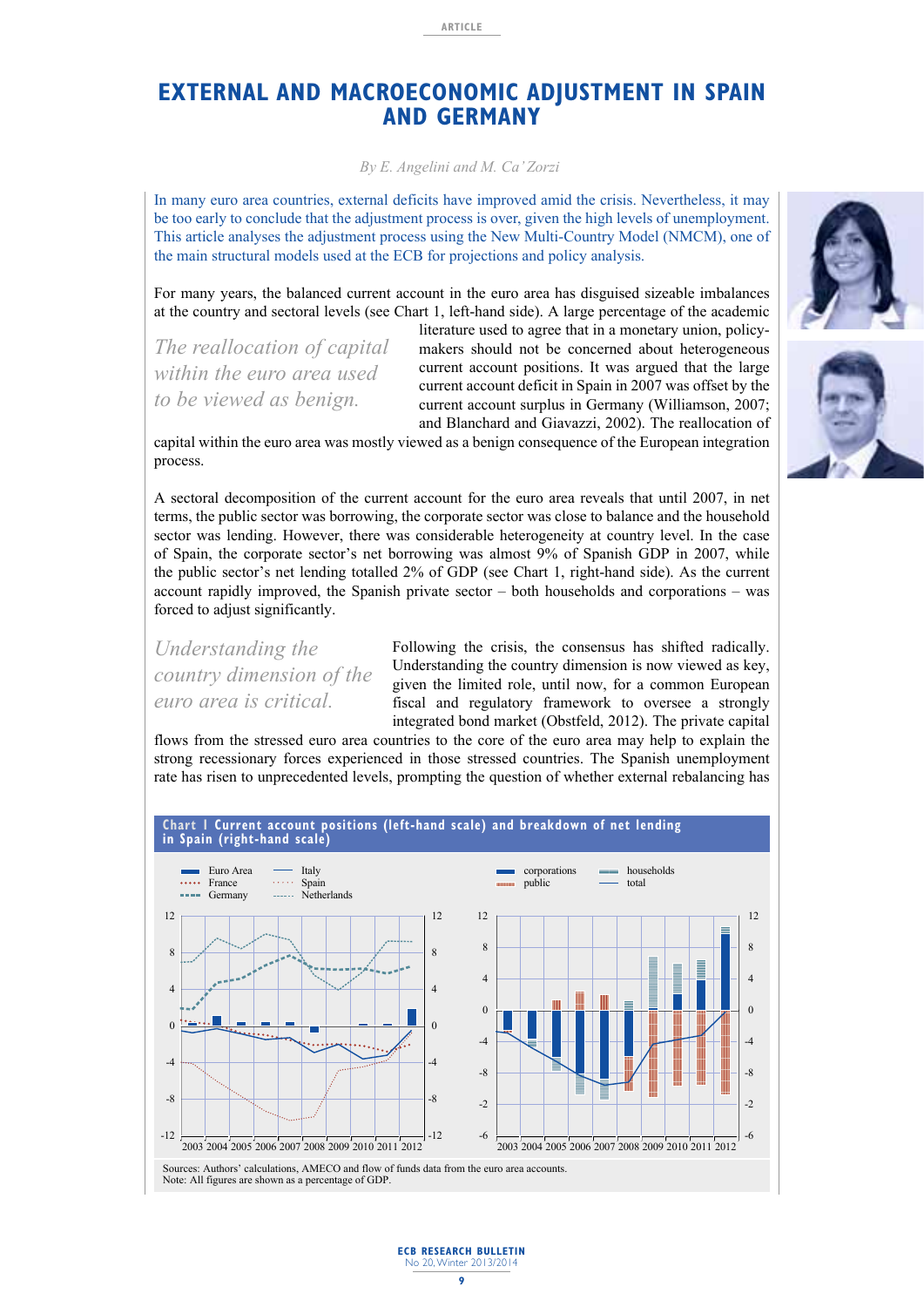

been achieved at the cost of greater domestic imbalances. A normative assessment based mainly on the external sector, of the kind that is implicit in the IMF's External Balance Assessment (EBA) procedure, is useful but could be too narrow in such circumstances.<sup>1</sup>

# **A model-based assessment**

To evaluate future adjustment scenarios, a structural modelling framework is helpful (Chen et al., 2012), even if many caveats apply. To this end, we employ the NMCM (Dieppe et al., 2012 and 2013), which is a large-scale model used at the ECB to project developments and conduct policy analysis in the five largest euro area countries. We use the "linked" version, which includes the five

*The NMCM is widely used at the ECB for forecasting and policy assessment.*

countries and a residual block for all other countries in the currency union. Simulations are run by setting monetary policy endogenously using a Taylor rule that is a function of aggregate euro area inflation and the output gap, and they account for trade spillovers. The exchange rate channel operates via uncovered interest rate parity. A fiscal rule is also included to stabilise

public debt. A model such as this may help to evaluate several different scenarios. The policy debate has often concentrated on whether external imbalances among euro area countries could decline as a result of stronger demand in the surplus countries or slower wage growth in the deficit countries. On this issue, we consider two illustrative scenarios.

## **A German-led demand recovery**

Consider a recovery characterised by a positive demand shock that is twice as strong in Germany as it is in Spain. Let us assume, more specifically, that consumption increases by 5% relative to the baseline in Germany and by 2.5% in Spain within a period of four years. This could be explained by the different ways in which the crisis has affected the balance sheets of euro area households.



*1 Empirical literature on external imbalances and the IMF's EBA procedure is based largely on reduced-form panel data regression. The*  aim is to assess the extent to which the current account position of a given country can be explained by economic fundamentals. Large<br>current account deficits and surpluses are typically left unexplained. Thus any closure *as a return to equilibrium.* 

#### **ECB RESEARCH BULLETIN** lo 20, Winter 2013/20 **10**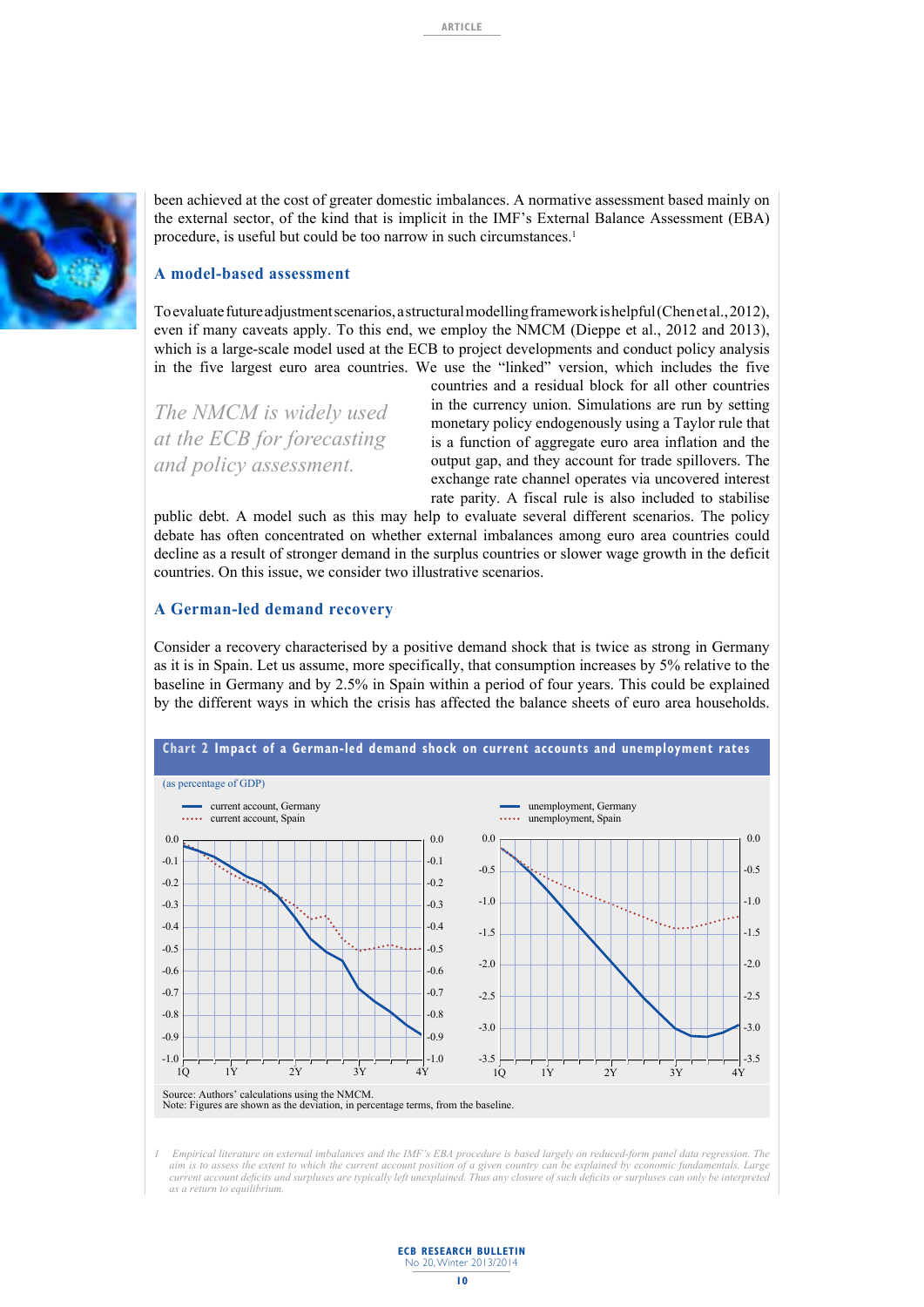A heterogeneous shock such as this triggers a gain of competitiveness in Spain vis-à-vis Germany, in terms of both relative prices and wages. The simulation shows that the current accounts of both countries worsen, as extra-euro area imports grow. The demand-led recovery helps to reduce unemployment. By construction, however, unemployment falls more in Germany, hence the two countries' economic divergence increases (see Chart 2).



A scenario such as this would not reduce the large unemployment differential in the euro area, since the recovery is skewed towards Germany. Moreover, from a sectoral perspective, net borrowing by households rises considerably in both countries.

# **Wage competitiveness shock**

Economic policies may also trigger an adjustment in relative price competitiveness. Consider a scenario characterised by a progressive wage cut in Spain, reaching -15% at the end of a four year period, which would imply an internal devaluation vis-àvis Germany. Under this configuration, the economic divergence between Germany and Spain falls from both an external and an internal perspective (see Chart 3, first and second charts).

At the end of the four-year period, the current account in Spain improves by around 3.6% of GDP relative to Germany, which underscores the importance of relative wage

*A cut in wages improves the external side, but is not enough to deal with high levels of unemployment and puts pressure on debt.* 

competitiveness for external rebalancing within the euro area. The unemployment gap falls by just over 2 percentage points by the end of the simulation period. The model also suggests that the improvement in the current account is driven mainly by a rise in net lending in the corporate and public sectors (see Chart 3, third chart). However, lower wages lead to higher net borrowing requirements for households as their income falls. Moreover, as a percentage of GDP, government debt increases and net foreign assets decline somewhat, owing to the fall in nominal GDP.

To sum up, stimulus effects on aggregate demand are present, but not overly large, as the recovery is also dependent on global and domestic





Note: Figures are shown as the deviation, in percentage terms, from the baseline.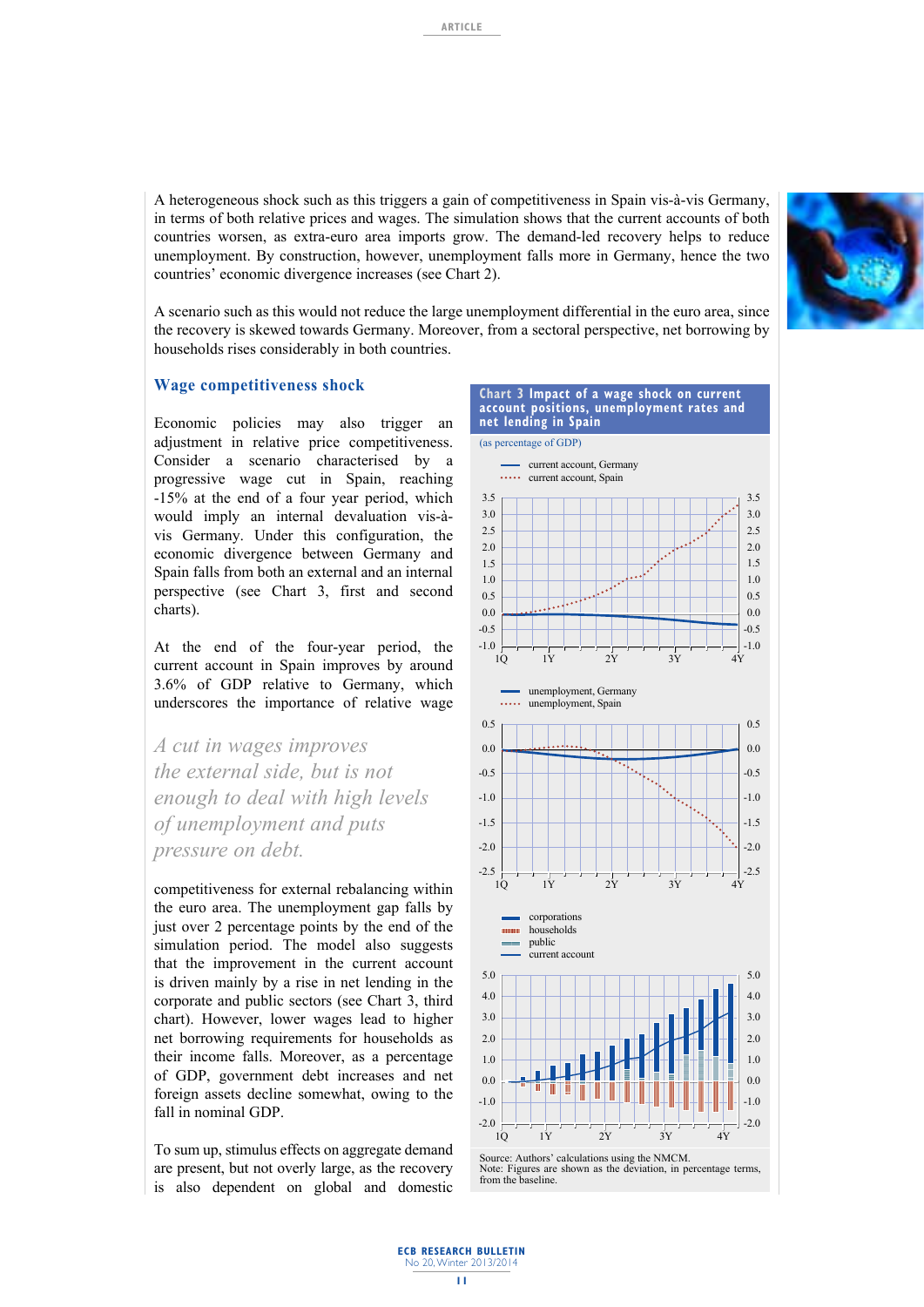

demand, a supportive monetary policy and the return of business and consumer confidence (Angelini et al., 2013). This provides support for the views of Galí (2013) and Galí and Monacelli (2013), who consider that wage moderation in one country in the currency union will not greatly increase employment.<sup>2</sup> However, it does help to ensure a balanced recovery over medium-term horizons.

# **Conclusion**

The balanced current account in the euro area has disguised sizeable imbalances at the country and sectoral levels that may have been an underlying factor in the euro area sovereign debt crisis. While current account deficits have declined, for example in the case of Spain, the unemployment rate has risen very sharply, so the normative conclusion that the adjustment process is over might be premature. The policy debate has often concentrated on whether the adjustment process should take place via stronger demand in the surplus countries or slower wage growth in the deficit countries. Model simulations indicate that, in the first case, the economic outlook improves, but the unemployment gap persists and the current account deteriorates in both surplus and deficit countries. In the second case, the improvement in wage competitiveness helps to preserve external stability, but has only mildly expansionary effects, while net borrowing by households increases. Moreover, as a percentage of GDP, public and private debt might increase. While the selected scenarios have highlighted the contribution of country-specific adjustments and policies in rectifying imbalances, the economic recovery will also depend crucially on global and domestic demand conditions in the euro area as a whole.

# **References**

**Angelini, E., Ca' Zorzi, M. and Forster, K. (2013),** "External and macroeconomic adjustment in the larger euro area countries", *Working Paper Series*, ECB, forthcoming.

**Blanchard, O. and Giavazzi, F. (2002),** "Current account deficits in the euro area: the end of the Feldstein Horioka Puzzle?", *Brookings Papers on Economic Activity*, Vol. 33, pp. 147-210.

**Chen, R., Milesi-Ferretti, G.-M. and Tressel, T. (2012),** "External imbalances in the euro area", IMF Working Paper No 236.

**Dieppe, A., Gonzales-Pandiella, A., Hall, S. and Willman, A. (2012),** "The ECB's New Multi-Country Model for the euro area: NMCM – Simulated with rational expectations", *Economic Modelling*, Vol. 29, pp. 2597-2614.

**Dieppe, A., Gonzales-Pandiella, A., Hall, S. and Willman, A. (2013),** "Limited information minimal state variable learning in a medium-scale multi-country model", *Economic Modelling*, Vol. 33, pp. 808-825.

**Galí, J. (2013),** "Notes for a new guide to Keynes (I): wages, aggregate demand, and employment", *Journal of European Economic Association*, Vol. 11, No 5.

**Galí, J. and Monacelli, T. (2013),** "Understanding the gains from wage flexibility: the exchange rate connection", mimeo.

**Obstfeld, M. (2012),** "Does the current account still matter?", *American Economic Review: Papers and Proceedings*, Vol. 102, Issue 3, pp. 1-23.

**Williamson, J. (2007),** "Are global imbalances a problem?", Keynote lecture for the conference on "Currency and Competitiveness" , Oesterreichische Nationalbank.

<sup>2</sup> The response by monetary policy (i.e. the endogenous policy channel) is related to aggregate euro area inflation rates. Consequently, the stimulus effect comes almost entirely via some improvement in net trade (i.e. the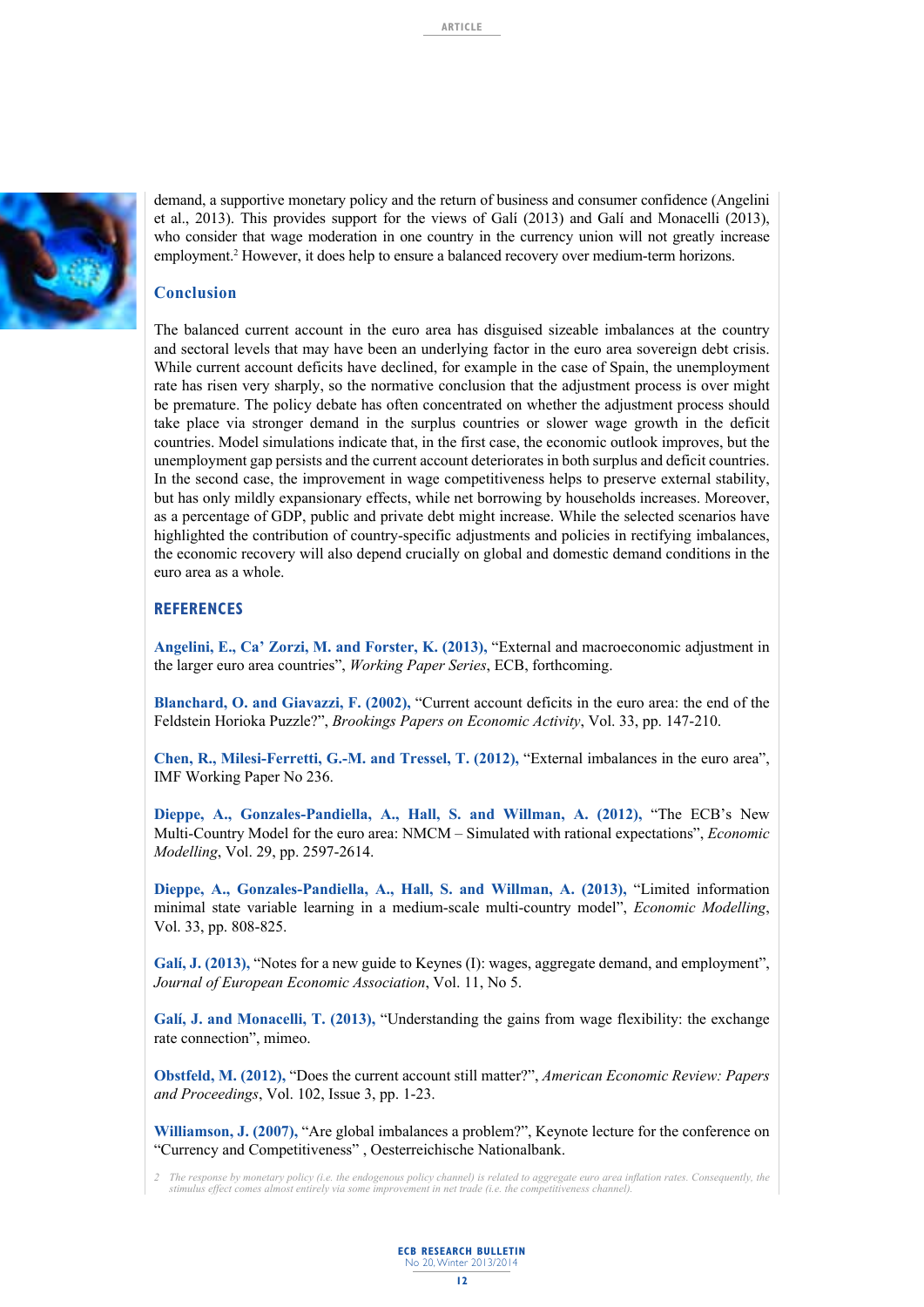

# **"Heterogeneity in currency areas and macroeconomic policies": Conference hosted by the ECB on 28 and 29 November 2013**

**Box**

On 28 and 29 November 2013 the ECB hosted a conference entitled "Heterogeneity in currency areas and macroeconomic policies", which was organised jointly by the ECB's Monetary Policy Research and Monetary Policy Strategy Divisions, as well as the CEPR. The conference brought together a number of papers highlighting different aspects of heterogeneity and their positive and normative implications. Overall, the various contributions to the conference pointed to the crucial role played by heterogeneities – across both agents and countries – in explaining recent economic developments. The research presented at the conference and the interventions by discussants and the audience showed that policy interventions and the design of policy institutions must take proper account of such heterogeneities.

The conference began with a session on macroeconomic adjustment in currency areas. Atif Mian (Princeton University) gave a keynote speech on the role of risk-sharing in financial crises. He pointed out that during financial crises, the value of collateral falls, while the real value of debt tends to increase, exacerbating the recession. In his view, debt contracts should be redesigned in order to introduce elements of state contingency with regard to aggregate risk. This would increase risk-sharing without increasing the problem of moral hazard, as aggregate risk cannot be affected by the single debtor.

The first session included three further presentations. Rudolf Bems (IMF and Latvijas Banka) presented evidence that developments in Latvia's trade balance during the recent crisis were partially explained by domestic demand switching from imported goods to domestic goods. He showed that this switch was only partly explained by relative price movements, while the contraction in income played an important role. Jordi Galí (CREI) showed that, in a New Keynesian small open-economy model, increases in wage flexibility are not necessarily welfare-improving when goods prices are not fully flexible, provided that monetary policy does not respond to domestic inflation too strongly (e.g. in the case of a small open economy in a currency area). Frank Smets (ECB) revisited empirical evidence on the role of migration in labour market adjustments. Using survey data for Europe and the United States, he found strong similarities between these two economic areas. For both areas, the role of migration has declined in the last ten years.

The second day of the conference began with a session on fiscal unions and a keynote speech by Emmanuel Farhi (Harvard University) on macro-prudential policies for currency areas. He pointed out that in the presence of financial frictions, which create heterogeneity across agents (e.g. borrowers and lenders), a "Keynesian" type of demand externality emerges, through which transfers from lenders to borrowers are beneficial to all (given the differences in the propensity to consume of these two types of agent). He argued that monetary and macro-prudential policies can be used together to avert or remedy an economic contraction where financial frictions play an important role.

The session continued with a presentation by Luigi Guiso (EIEF) entitled "A culture clash view of the EU crisis". He presented survey evidence on heterogeneous social attitudes and preferences across a number of euro area countries. He then developed a simple evolutionary game involving equilibria in which excessive punishment of cheats could result in inefficient aggregate outcomes. Delegation to supranational authorities can mitigate these effects for the benefit of all. Fabio Canova (European University Institute) presented work in progress on international spillovers from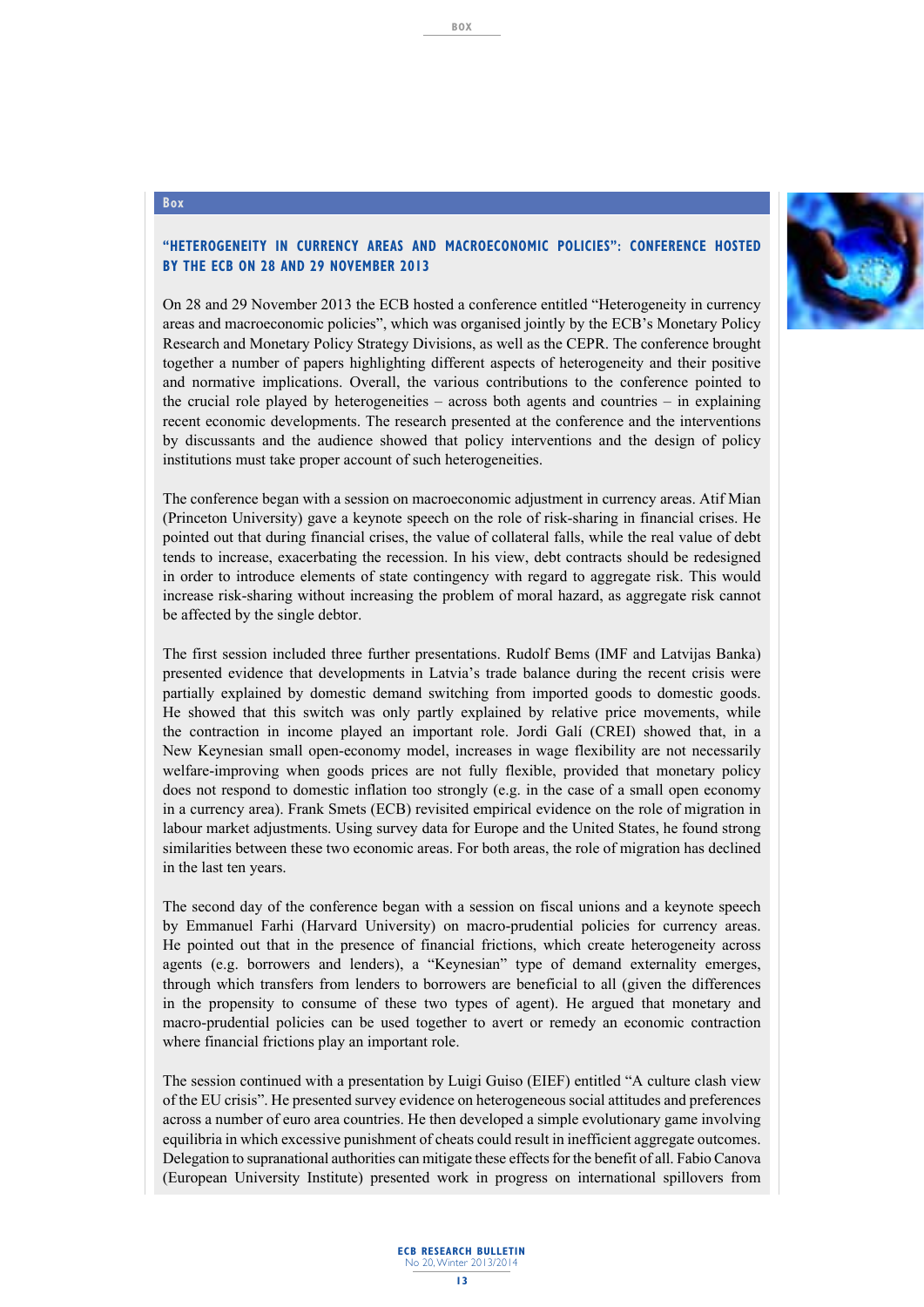

fiscal shocks. Using a panel VAR, he showed that spillovers can be highly heterogeneous across countries, although the crisis has increased homogeneity across countries on the periphery of the euro area. The preliminary results point to some benefits for core euro area countries from fiscal contractions in the periphery, possibly owing to the depreciation of the euro. Philippe Martin (Sciences Po) presented preliminary results from his recent paper on leverage and the "Great Recession" in the euro area. He first provided some evidence on the positive relationship between households' leverage and the depth of the economic contraction across euro area countries and US states. This evidence shows remarkable similarities, on average, across the two economies. He then developed a simple theoretical model with borrowing constraints which captured some of the stylised facts fairly well.

In the last session of the conference, which looked at monetary and financial stability in currency areas, Illenin Kondo (Federal Reserve Board) presented a paper on the relationship between inflation, debt and default. He showed that the co-movement of inflation and consumption growth fluctuates over time. As the real value of debt changes with inflation, and as the price of risk varies with consumption, these fluctuations are reflected in the risk premia for government debt. He then presented a model whereby risk premia are affected by the government's decision to default. For a given inflation process, the model can match the data fairly well. Matteo Cacciatore (HEC Montréal) presented the results of a paper on optimal market deregulation and monetary policy in a currency area. Strongly regulated product and labour markets (i.e. markets with large monopolistic distortions) reduce welfare, as well as the gains from price and wage stability. He argued that, as deregulation takes place, monetary policy should be accommodative in order to reduce transition costs. In the long run, having more deregulated markets increases the benefits of price stability. Furthermore, reforms may need to be synchronised across countries to reduce trade-offs, as conducting a single monetary policy for the currency area is more effective when countries are more homogeneous. Finally, Margarita Rubio (University of Nottingham) presented an open economy model of macro-prudential policy. The macro-prudential tool consists of a countercyclical rule for loan-to-value ratios. The rule is assumed to respond to house prices, as well as GDP. She finds that the optimal policy should react strongly to house price movements.

The conference programme can be accessed at: www.ecb.europa.eu/events/conferences/ html/131128\_heterogeneity.en.html